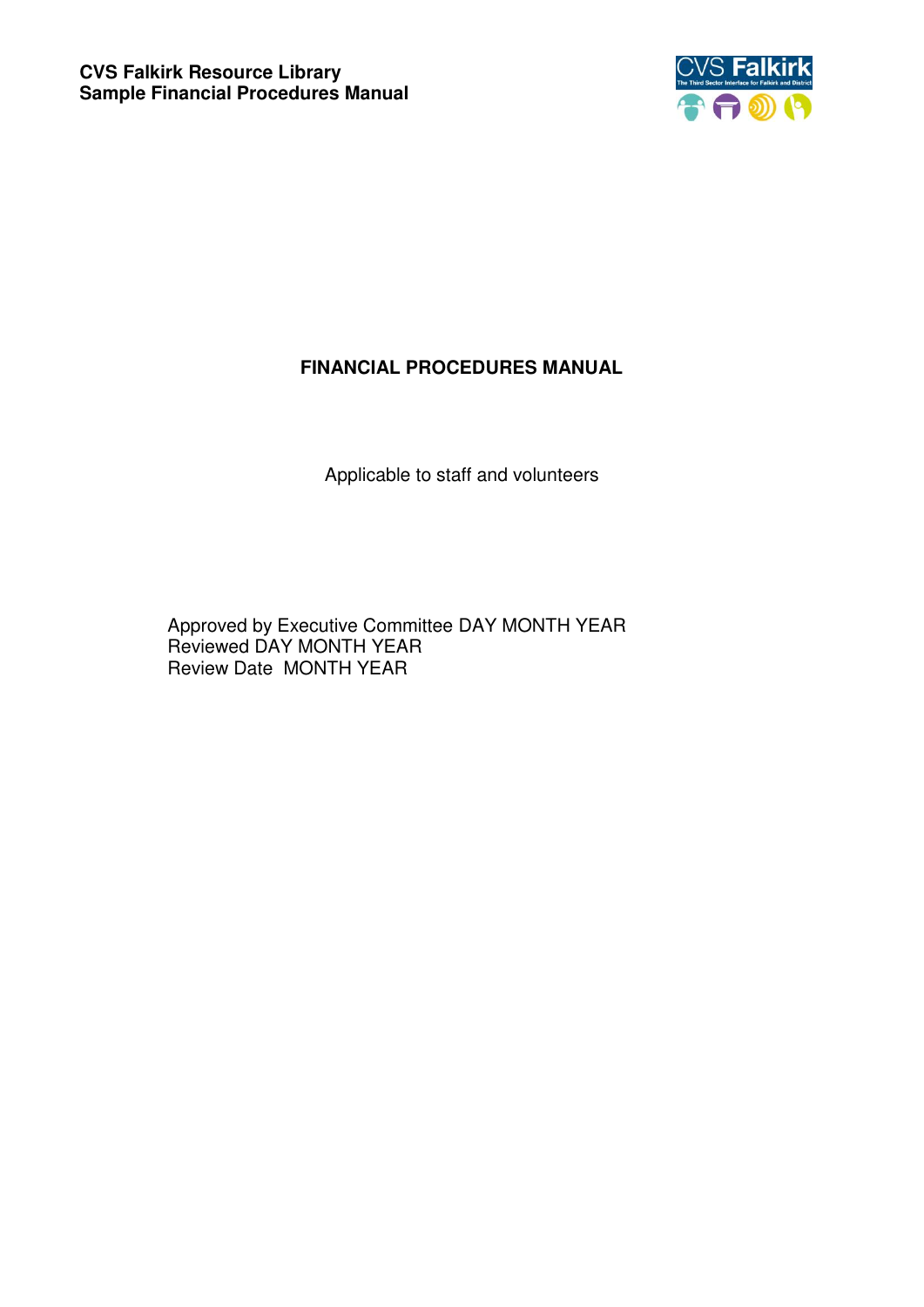

### **1. INTRODUCTION**

- 1.1 NAME OF ORGANISATION is the brand name of the [insert], a company limited by guarantee, company number [insert]
- 1.2 NAME OF ORGANISATION is responsible for [insert]
- 1.2 NAME OF ORGANISATION financial year is from [insert].
- 1.3 This document is designed to provide guidance in the standard financial procedures performed by NAME OF ORGANISATION.
- 1.4 This document provides basic details of its financial procedures; and is not designed to enable the user to perform the procedures in detail.
- 1.5 The financial procedures manual is to be updated whenever a change has occurred. This manual is to be reviewed annually, and adjusted where necessary.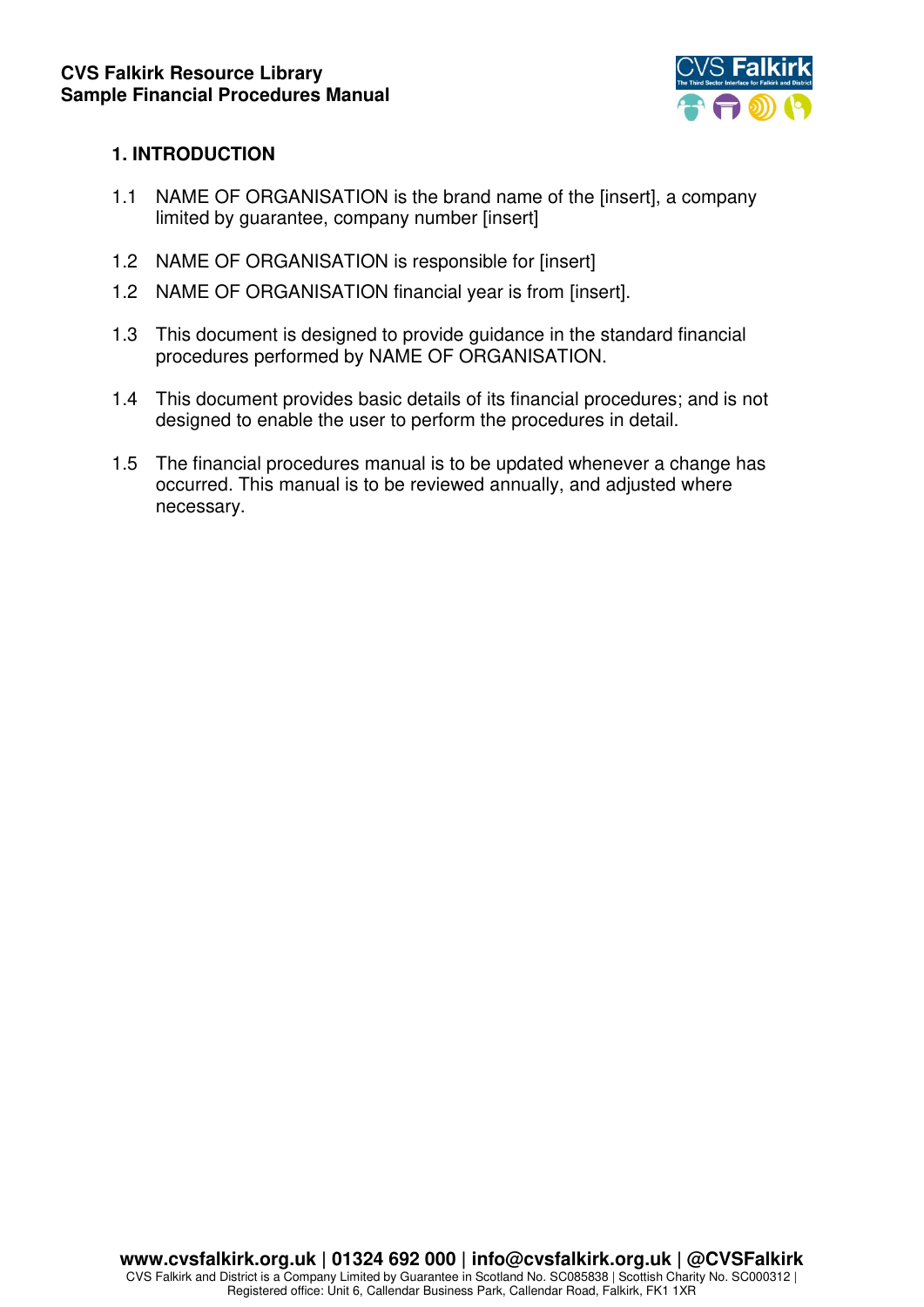

### **2. TABLE OF CONTENTS**

| Reference | <b>Topic</b> |
|-----------|--------------|
|           |              |

- 3 Organisational chart<br>4 Accounting Software
- 4 Accounting Software<br>5 Management Accoun
- 5 Management Accounts<br>6 Receipts
- 6 Receipts<br>7 Bank Rec
- 7 Bank Reconciliation<br>8 Purchase Orders
- **Purchase Orders**
- 9 Tendering Procedures
- 10 Authorising and Reviewing Expenditure **Invoices**
- 11 Payments
- 12 Cheque Signatories
- 13 Direct Debits and Standing Orders
- 14 Credit Cards
- 15 Fixed Assets
- 16 Debtors and Invoices
- 17 Inventory<br>18 Accruals
- **Accruals**
- 19 Management Accounts
- 20 Audit Requirements
- 21 Budgets<br>22 Emplove
- **Employee Expenses**
- 23 Wages and Salaries
- 24 Document Retention
- 25 Value Added Tax
- 26 Bank Mandates
- 27 Post
- 28 Insurance

#### **Appendices**

- 1 Purchase invoice and payments
- 2 Travel and Subsistence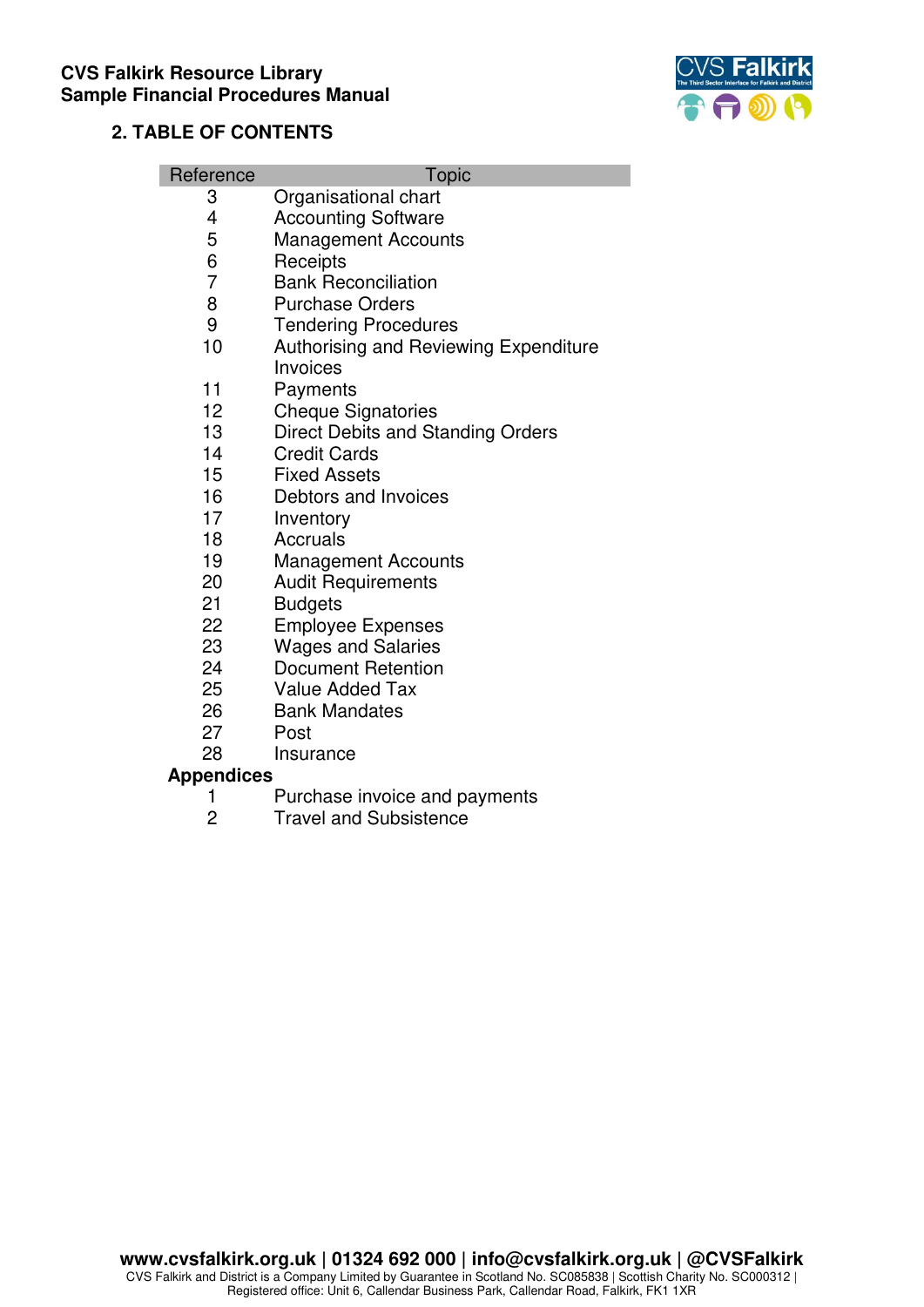

## **3. ORGANISATIONAL CHART**



**www.cvsfalkirk.org.uk | 01324 692 000 | info@cvsfalkirk.org.uk | @CVSFalkirk** 

CVS Falkirk and District is a Company Limited by Guarantee in Scotland No. SC085838 | Scottish Charity No. SC000312 | Registered office: Unit 6, Callendar Business Park, Callendar Road, Falkirk, FK1 1XR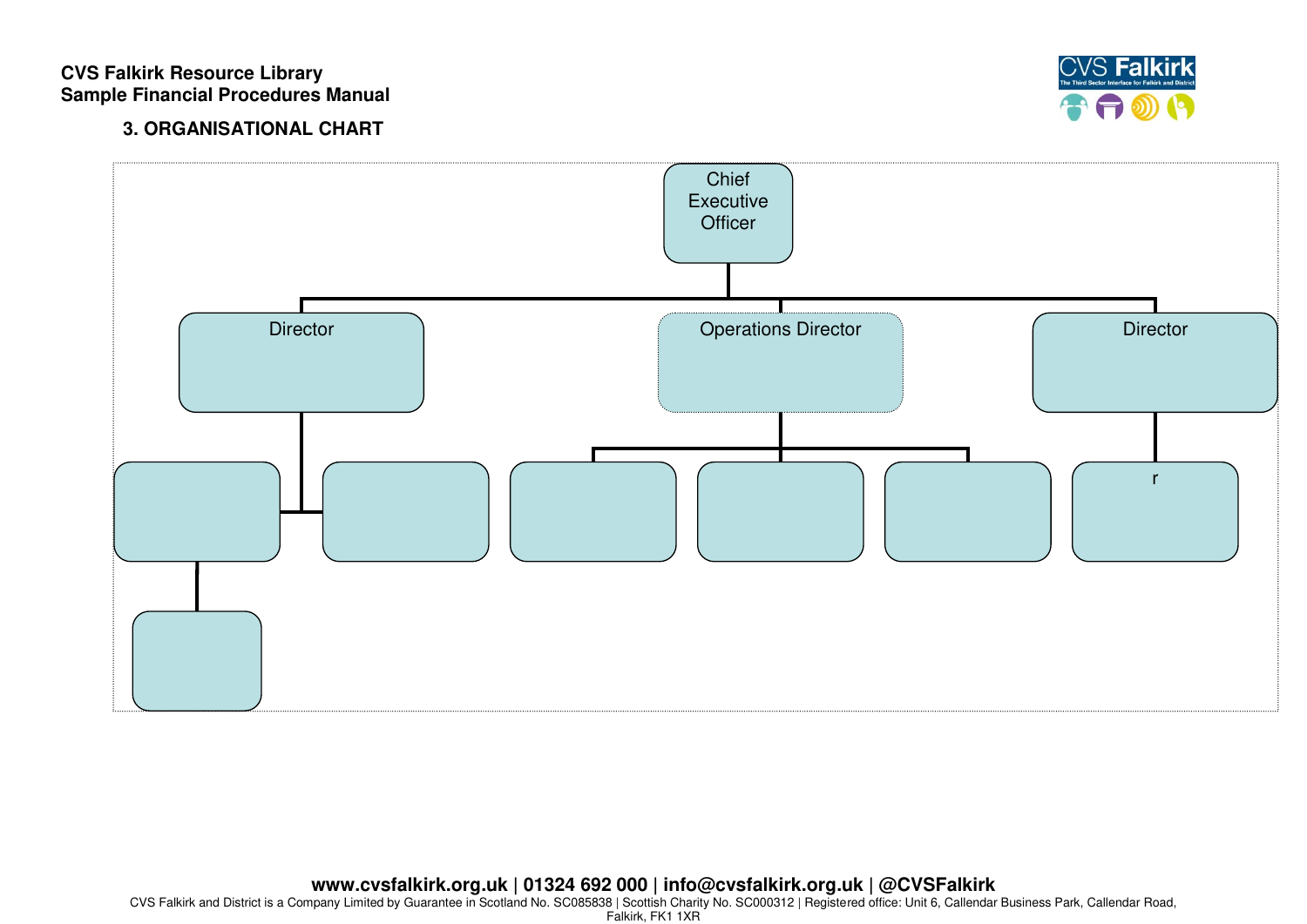

### 4 **ACCOUNTING SOFTWARE**

- 4.1 The NAME OF ORGANISATION maintains its accounting records using [insert] accounting software, maintained by [insert]. Back ups are done every day.
- 4.2 The accounting program is password protected, with user access only granted to authorised personnel: [insert]
- 4.3 This system is to be reviewed annually to determine if it meets the needs of NAME OF ORGANISATION accounting requirements.

## **5 MANAGEMENT ACCOUNTS**

- 5.1 NAME OF ORGANISATION uses [insert] to analyse its financial activities.
- 5.2 New accounts and departments should be set up by the Operations Director having satisfied themselves of their necessity.
- 5.3 The basis of the management accounts is to be reviewed on a regular basis to determine if it meets the needs of NAME OF ORGANISATION.

## **6 RECEIPTS**

- 6.2 Upon receipt of funds, a banking deposit slip is created detailing the amount received, and whom the funds were received from.
- 6.3 Ideally receipts should be banked daily, because of the nature and size of NAME OF ORGANISATION activities banking daily may not be realistic.
- 6.4 All amounts received should be banked intact. Payment of expenses should not be made from funds received.
- 6.5 When banking is not performed daily, any cheques and cash on hand should be stored the safe.
- 6.6 Any remittance advices or other documents accompanying the receipt should be retained and filed in the sales invoice file.
- 6.7 Amounts received should be posted into the accounting software weekly.
- 6.8 When amounts are received for the payment of invoices, the office copy of the invoice should be annotated to indicate that it has been paid.

## 7 **BANK RECONCILIATION**

7.2 A bank reconciliation must be prepared for each bank account at the end of each month.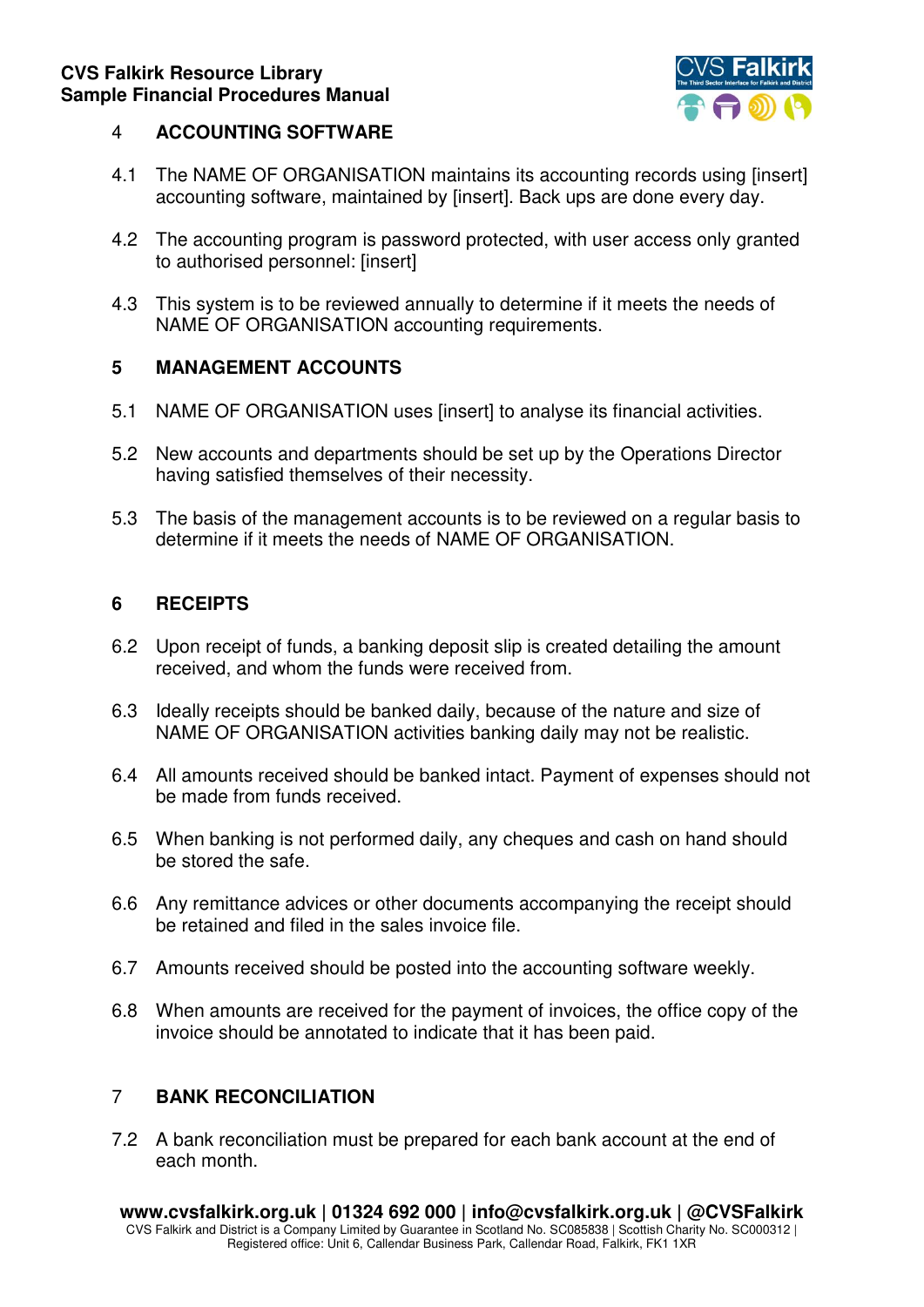

- 7.3 Copies of the bank reconciliation should be printed, and reviewed by the Operations Director monthly.
- 7.4 After review, the Operations Director should sign the reconciliation and return it to the Finance Officer for filing.
- 7.5 Any cheques, which remain outstanding for a period greater than 6 months should be reviewed and written back where necessary.
- 7.6 Any differences between the nominal ledger and the bank balance are not to be written off, without careful investigation and explanation of the difference to the Operations Director.

## **8 PURCHASE ORDERS**

- 8.1 A purchase order must be completed for the supply of goods with a value of greater than [insert] but less than [insert]. For items [insert] or over, section 9 "Tendering Procedures" should be referred to. It should be noted that the limit above which tendering takes place should take into account the total amount to be spent. E.g. a consultant on a number of projects worth over [insert] in total.
- 8.2 The purchase order must contain details of the quote that has been received and the price quoted.
- 8.3 All purchase orders must be authorised by the Operations Director before the order is placed. Where the amount on the order is more than [insert] the Chief Executive Officer will need to countersign the order.
- 8.4 Purchases that are repeated on a regular basis are not required to have individual purchase orders created each time a purchase is made.
- 8.5 All purchase orders are to be retained by the Finance Officer.
- 8.6 Once the invoice has been received for the supply of the goods, the purchase order must be matched with the invoice, and any differences investigated.
- 8.7 The purchase order should be attached to the invoice.

## **9 TENDERING PROCEDURES**

- 9.1 Any purchases of [insert] or more (in total) with a single supplier must be submitted to tender.
- 9.2 Specifications for the purchase are to be drawn up by the relevant employee or budget holder.
- 9.3 Where possible a minimum of three written quotes should be obtained.
- 9.4 The Board or the Infrastructure Sub Committee will evaluate the quotes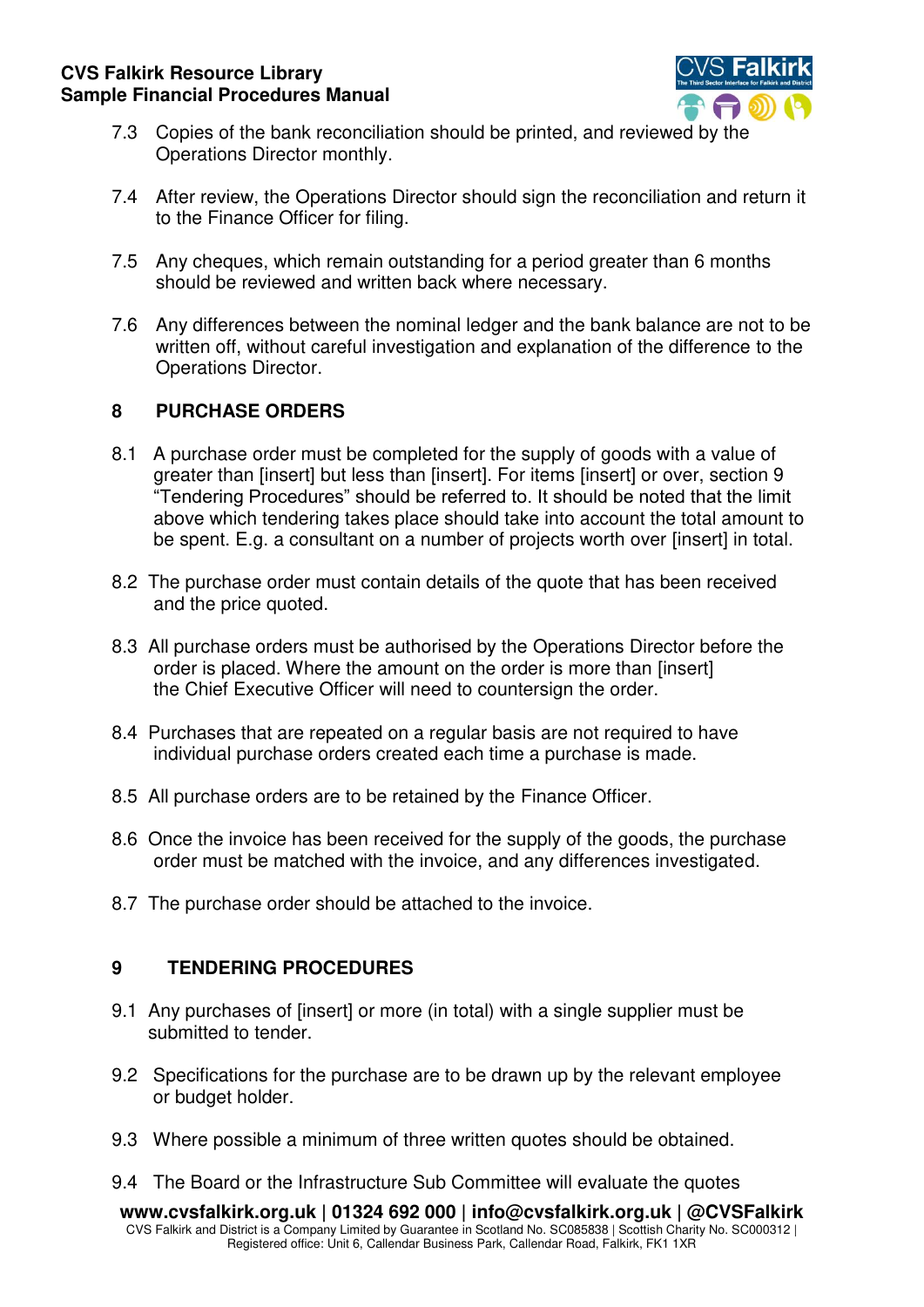

obtained. In the event of an equality of votes the Chair will have the casting vote

- 9.5 Members with a financial interest in the tendering process will not be involved in the evaluation process.
- 9.6 Each quote will be reviewed and graded on a scale of 1 to 10 on the following criteria: Value for money Quality of goods/service provided Reputation of supplier Delivery or completion date Maintenance, repair or support facilities
- 9.7 The quote with the highest total scores the highest for the above criteria will be accepted as the supplier of the goods or service.
- 9.8 All documentation generated as part of the tender process must be retained.
- 9.9 A one off tendering process can be performed for the provision of a service or supply of goods, which will be ongoing or on an irregular basis. E.g. travel, stationery.

### 10 **AUTHORISING AND REVIEWING EXPENDITURE INVOICES**

- 10.1 Upon receipt of invoices, the Finance Officer should review the invoice, match with a purchase order (if available), investigate any discrepancies and check that it is authorised for payment in accordance with the responsibilities outlined in the budget.
- 10.2 Ultimately it is the responsibility of the Operations Director to ensure that invoices are posted to the correct nominal ledger codes.
- 10.3 Detailed invoice and payment processes are contained in Appendix 2.

## 11 **PAYMENTS**

11.1 See appendix 1 for details of the processes to be followed.

#### 12 **CHEQUE SIGNATORIES**

- 12.1 All payments made by cheque must be signed and authorised as per the bank mandate.
- 12.2 On no occasion should blank cheques be signed.
- 12.3 The authorised cheque signatories are
	- $\bullet$  CEO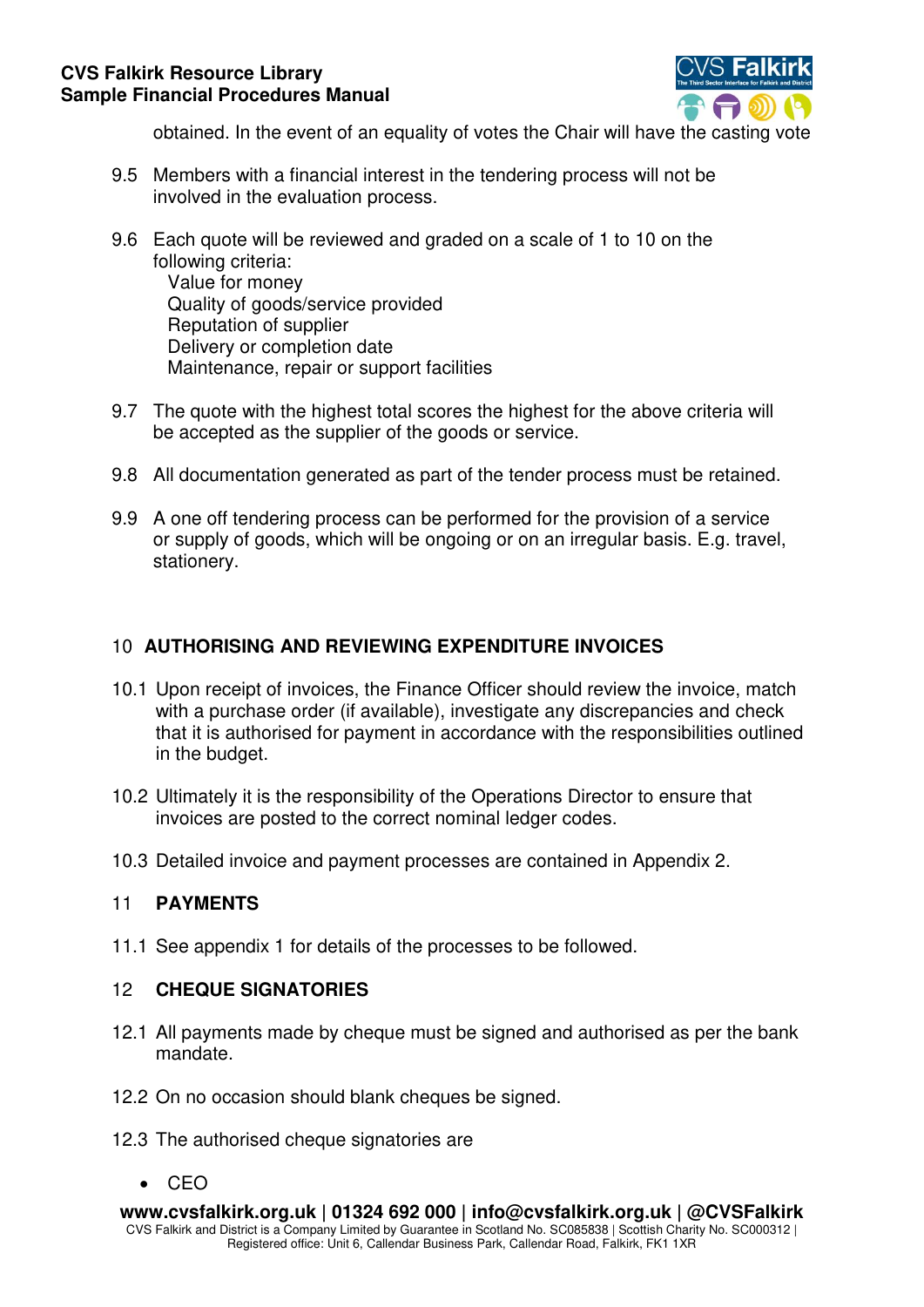

- Chair
- Operations Director
- 13.4 The Signing limits on the bank mandate should be reviewed at least annually by the Executive Committee.

## 13 **DIRECT DEBITS AND STANDING ORDERS**

- 13.1 NAME OF ORGANISATION is permitted to pay recurring invoices and payments by either direct debit or standing orders, where possible.
- 13.2 Invoices paid by direct debit or standing orders should be reviewed and authorised annually by the Operations Director.

### 14 **CREDIT CARDS**

14.1 Credit cards are held by the following people and have the following limits

| <b>Position</b>                      | <b>Credit Limit</b><br>(£) |
|--------------------------------------|----------------------------|
| Development and Competition Director | 2,000.00                   |
| <b>Operations Director</b>           | 2,000.00                   |

- 14.2 Credit cards will be used for NAME OF ORGANISATION business only. No items personal in nature must be purchased on these credit cards.
- 14.3 Cardholders must obtain an official receipt when purchasing items on the NAME OF ORGANISATION credit card.
- 14.4 At the end of each month, cardholders must forward all receipts obtained to the Finance Officer.
- 14.5 The Finance Officer must review the summary schedule accompanying the credit card statements and make the necessary adjustments. Original copies of the receipts must be attached to this schedule.
- 14.6 An analysis spreadsheet must be completed showing for whom the purchase was made and for what purpose. This is to agree to the credit card statement.
- 14.7 A print out of the spreadsheet is to be signed off by the Operations Director in the case of the office credit card.
- 14.8 Payment of credit cards is by direct debit. The Operations Director should ensure that the amount debited is correct.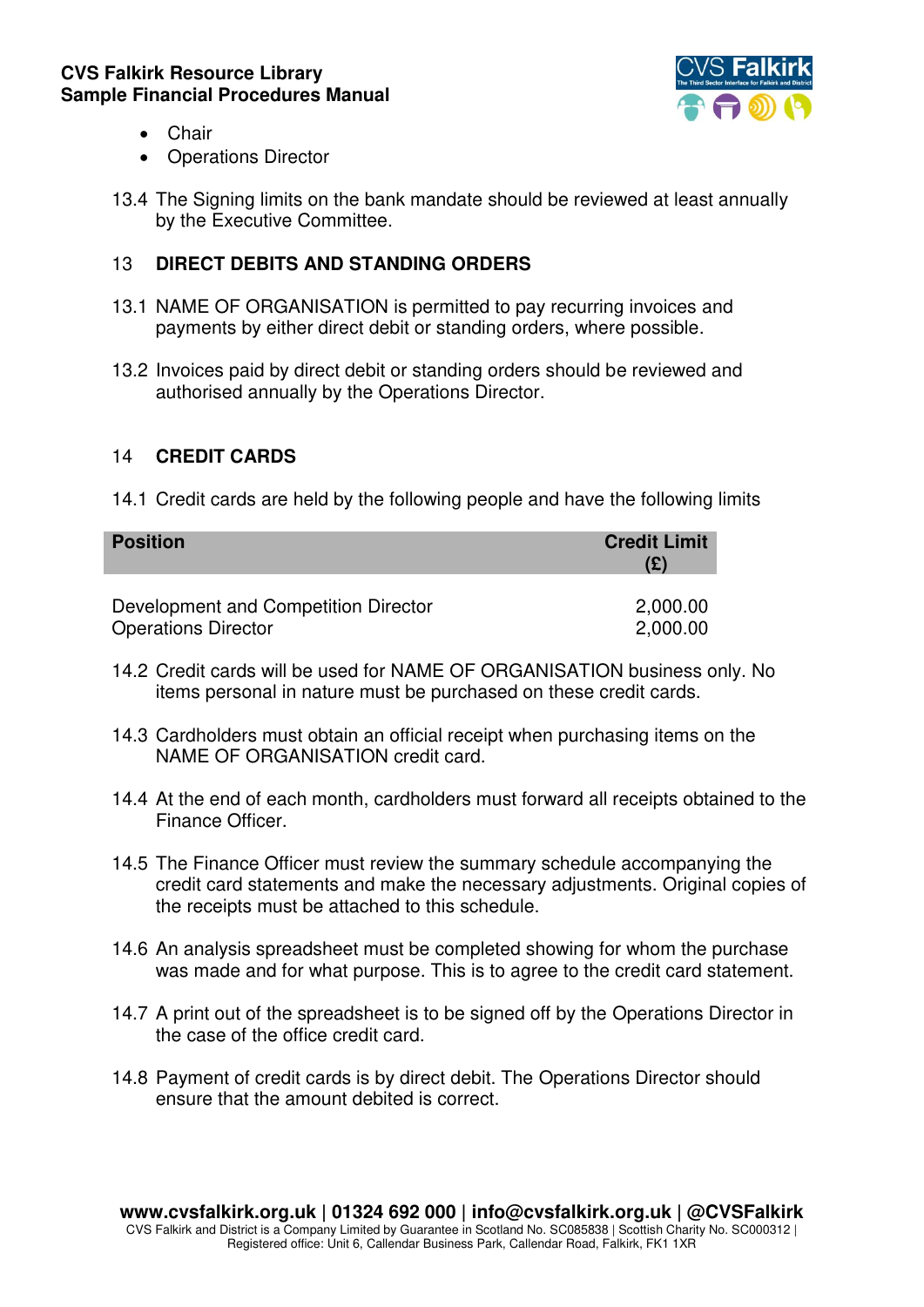

### 15 **FIXED ASSETS**

- 15.1 NAME OF ORGANISATION will maintain a fixed asset register.
- 15.2 NAME OF ORGANISATION has determined that any asset with a value greater than £500 will be capitalised, any assets less than this value (unless part of a larger project) will be written off in the year of purchase.
- 15.3 The register will maintain an accurate record of the assets owned by NAME OF ORGANISATION, a record of the location of the asset, the purchase date, the purchase price and the assets written down value.
- 15.4 NAME OF ORGANISATION has adopted the straight line method of depreciation at the following rates:
- 15.4.1 Computer equipment 3 years
- 15.4.2 Fixtures and fittings 5 years
- 15.5 Copies of invoices for the purchase of assets will be filed in the asset register file.
- 15.6 Additions will be depreciated from the month of their purchase.
- 15.7 Any disposals will be accounted for in the month of disposal.
- 15.8 At the end of each year the fixed asset register will be reconciled with the Fixed Asset Control Account in the nominal ledger.
- 15.9 An asset register form will be sent to the appropriate members annually. Each member will be required to document any fixed assets, which are under their control.
- 15.10 Once a year the Operations Director should conduct a physical check of fixed assets and agree them to the register. This is to be reviewed and signed off by the CEO.

#### 16 **DEBTORS AND INVOICES**

- 16.1 NAME OF ORGANISATION maintains a Sales Ledger.
- 16.2 Invoices are manually prepared.
- 16.3 A Copy of the invoices is retained in the invoice file. Any documentation supporting the invoice should be retained.
- 16.4 The copy of the invoice is to be marked as paid when payment is received.
- 16.5 Each month the aged debtor listing is to be reviewed and any outstanding invoices chased for payment.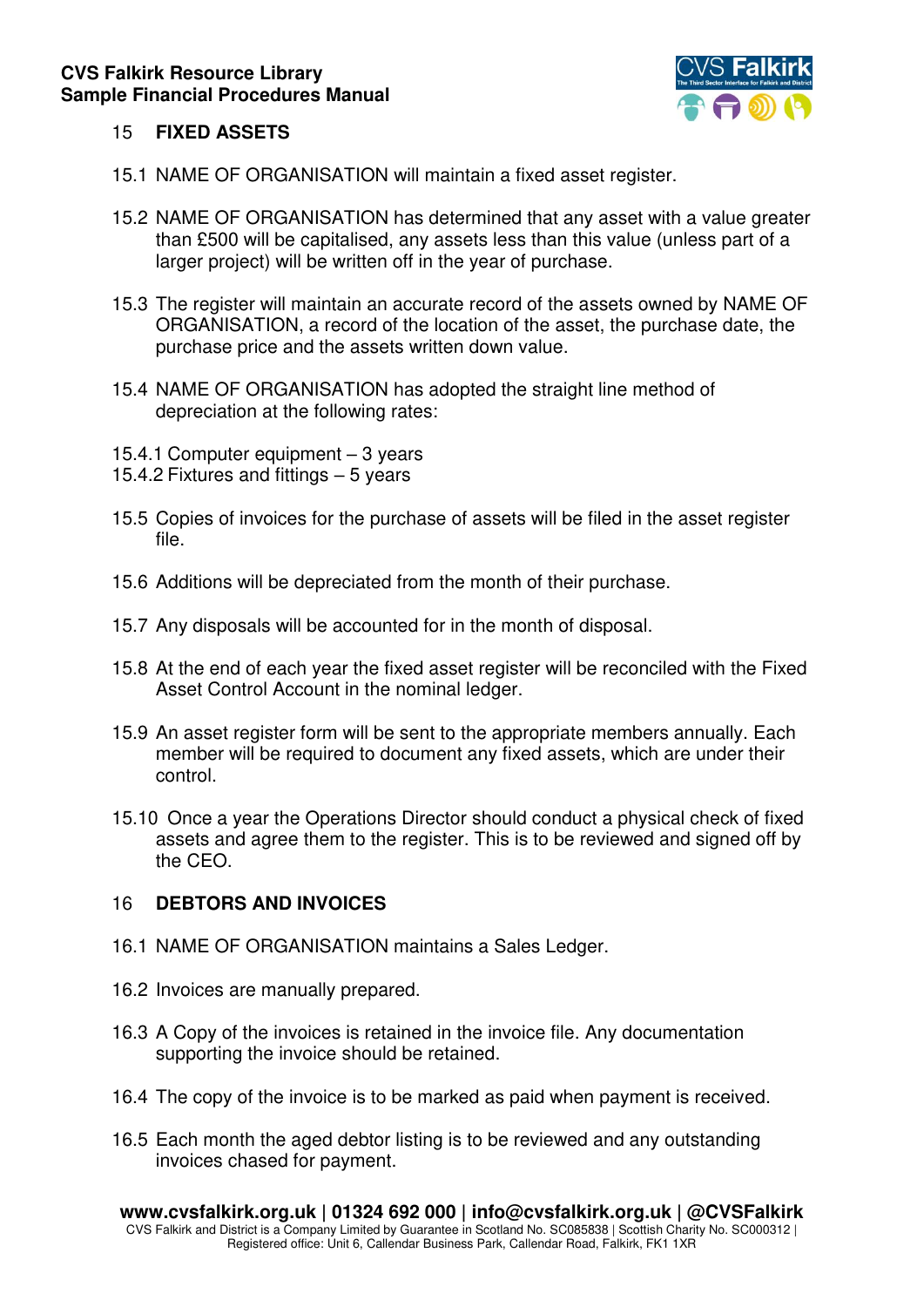

16.6 Before debtor invoices are written off, written authorisation should be obtained from the CEO.

## 17 **INVENTORY**

17.1 NAME OF ORGANISATION does not own any items, which could be considered as inventory.

### 18 **ACCRUALS**

- 18.1 The organisation has minimal accrued expenditure other than its normal creditors.
- 18.2 Accruals will be calculated as part of the month end process.

## 19 **MANAGEMENT ACCOUNTS**

- 19.1 Management accounts and accompanying commentary are to be prepared by the Operations Director the end of the second week of each month and reviewed by the CEO prior to being sent to the Board.
- 19.2 Management accounts are to be presented at all Board meetings.
- 19.3 The management accounts pack will consist of.
	- Profit and Loss
	- Balance Sheet
	- Comparison of Budget vs. Actual
	- Forecast to the end of financial year.
	- Commentary on variances and other assumptions.
	- Debtor and creditor statements
	- Cash flow statement
- 19.4 The CEO and Operations Director are to review the monthly management accounts and where necessary make any necessary suggestions, amendments and decisions.
- 19.5 A Memo will be produced which details any suggestions, discussions, amendments and decisions which arise from the management accounts. This memo will be filed with a copy of the management accounts.
- 19.6 Sample Management accounts are contained in Appendix 4.

## 20 **AUDIT REQUIREMENTS**

20.1 NAME OF ORGANISATION is required under its Bye Laws to have a yearly audit performed on its financial statements. This should be completed within three months of the end of the financial year.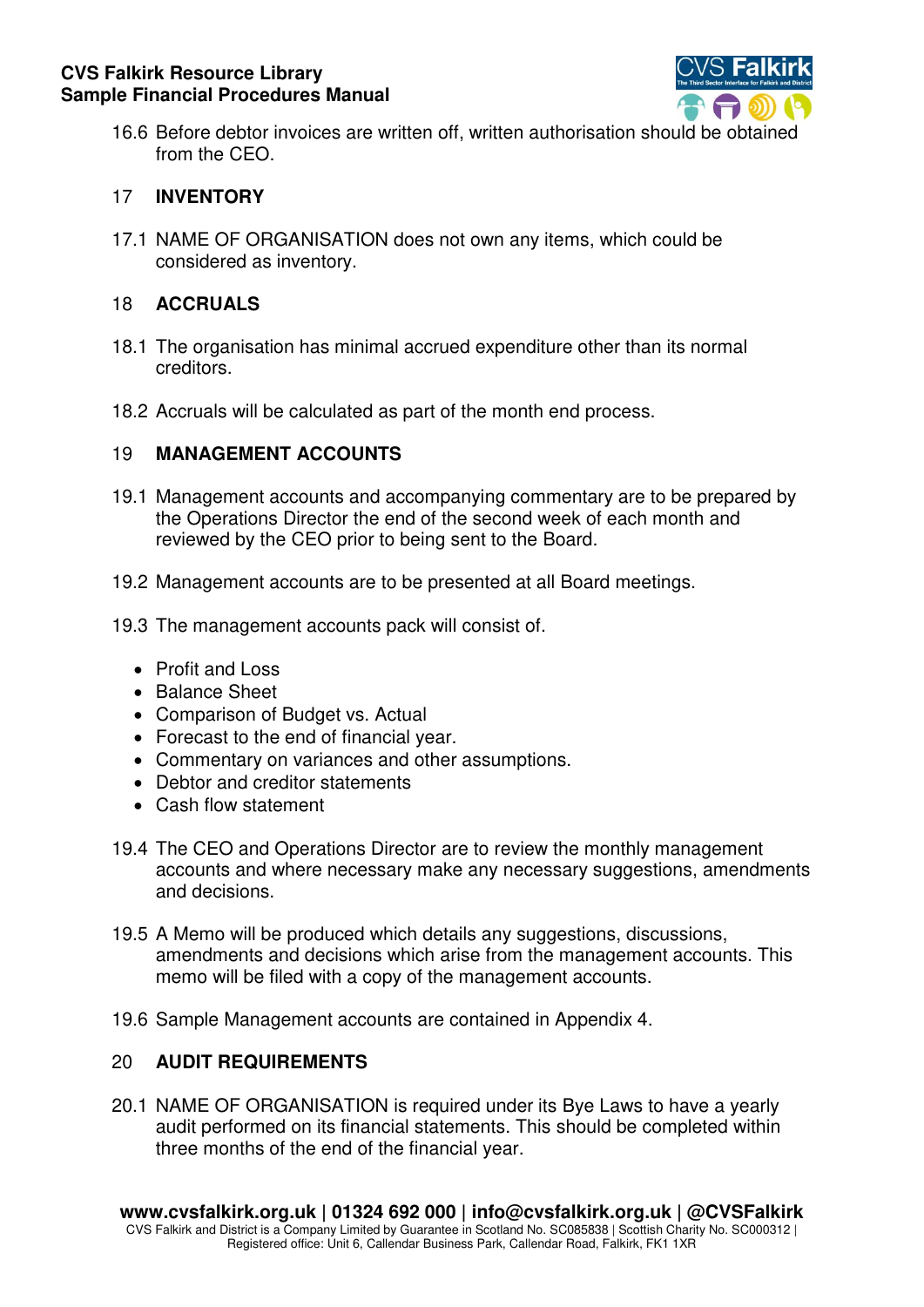

- 20.2 NAME OF ORGANISATION should obtain an annual management letter from its external auditors at the conclusion of their year-end audit.
- 20.3 The Operations Director is responsible for implementing the recommendations and reporting to the Board. This report should be formally recorded in the Board minutes.
- 20.4 Audit and Accounting service should be put out to tender at regular intervals.

# 21 **BUDGETS AND FORECASTS**

- 21.1 A detailed budget for each year of operation must be presented to the Board by [insert] of the year preceding the budget period. A summary 3 year budget forecast must also be presented.
- 21.2 The Board will consider the budget and agree the budget for the following year.
- 21.3 Once the budget has been agreed by the Board it cannot be changed, except by the Board.
- 21.4 Formal forecasts are carried out quarterly and reviewed by the Board.

## **22 EMPLOYEE AND VOLUNTEER EXPENSES**

22.1 Employees and Volunteers are required to complete an expenses claim form for all items in which they require to be reimbursed by the end of the first week of each month.

- 22.2 Expenses are to be authorised as follows:
	- For all employees and Volunteers by their manager (see Organisation Chart)
	- CEO by the Chair.
	- Chairman and Director by the Treasurer
	- Treasurer by the Chairman.
- 22.3 Details of the expenses procedure are contained in appendix 3.

## **23 SALARIES AND WAGES**

- 23.1 The payroll is run by NAME OF ORGANISATION.
- 23.2 All staffing matters must be authorised by the CEO, both in relation to the hiring of new staff, changes of terms and conditions and salary amendments.
- 23.3 Salaries and Wages are paid monthly via direct debit by the [insert] of each month, or the working day before the [insert] if the [insert] falls on a weekend.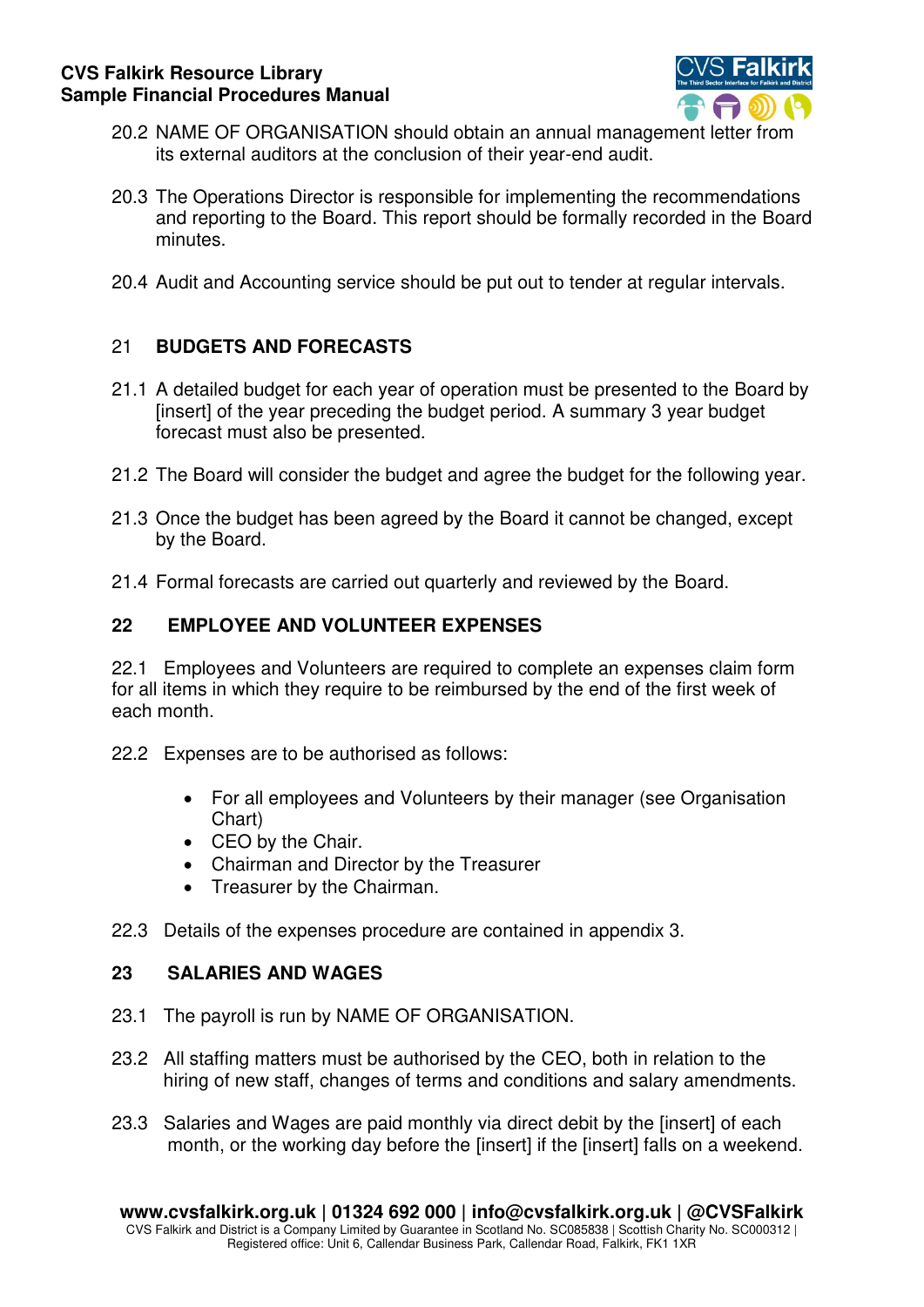

23.4 The Operations Director is responsible for the preparation of all statutory Inland Revenue documents.

### 24 **DOCUMENT RETENTION**

24.1 All financial documents will be retained for at least 7 years.

### 25 **VALUE ADDED TAX (VAT)**

- 25.1 NAME OF ORGANISATION is exempt from VAT.
- 25.2 NAME OF ORGANISATION should review its VAT situation annually.

#### 26 **BANK MANDATES**

- 26.1 Bank Mandates should be retained for all bank accounts. The bank mandates should show
	- Cheque Signatories for each account
	- Financial limits for each cheque signatories
	- Authorised officers for transferring funds between accounts/forms of investments and financial limits.
- 26.2 Authorisation levels should be reviewed annually.

#### 27 **INCOMING POST**

- 27.1 All items of post will be date stamped.
- 27.2 All post will be opened by [insert] unless marked private and confidential in the case of CRB checks.
- 27.3 All payees to NAME OF ORGANISATION should be requested to make payments by cheque or electronic transfer, not cash.

#### **28 INSURANCE**

- 28.1 NAME OF ORGANISATION is to have adequate insurance coverage over all of its assets.
- 28.2 NAME OF ORGANISATION is to have adequate insurance coverage for public liability.
- 28.3 NAME OF ORGANISATION is to have adequate insurance coverage employee, director and volunteer indemnity.
- 28.4 NAME OF ORGANISATION is to have adequate insurance coverage for Business interruption.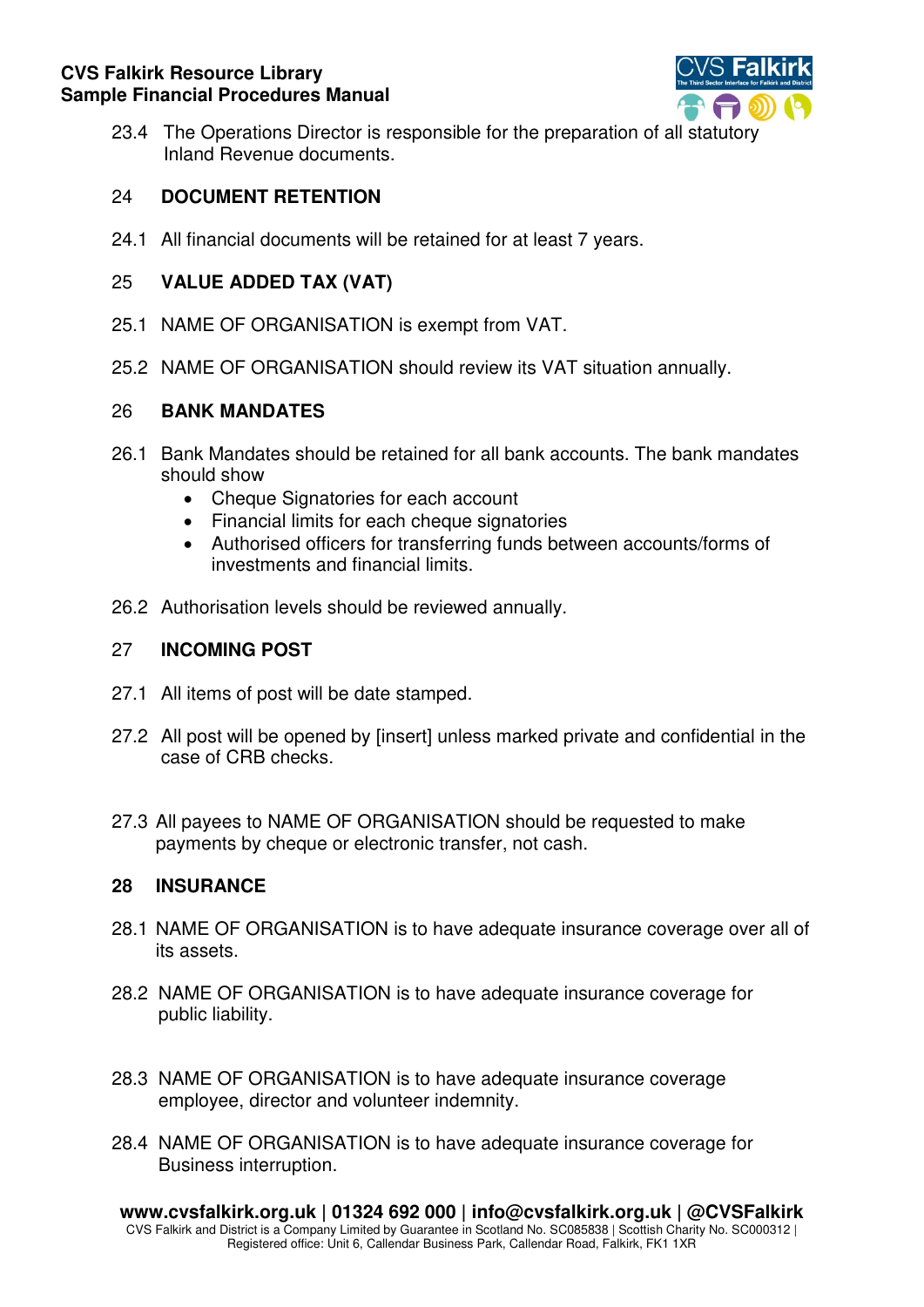

- 28.5 The insurance period for NAME OF ORGANISATION starts on [insert].
- 28.6 Insurance coverage is to be reviewed regularly to ensure that they have adequate coverage and obtaining value for money.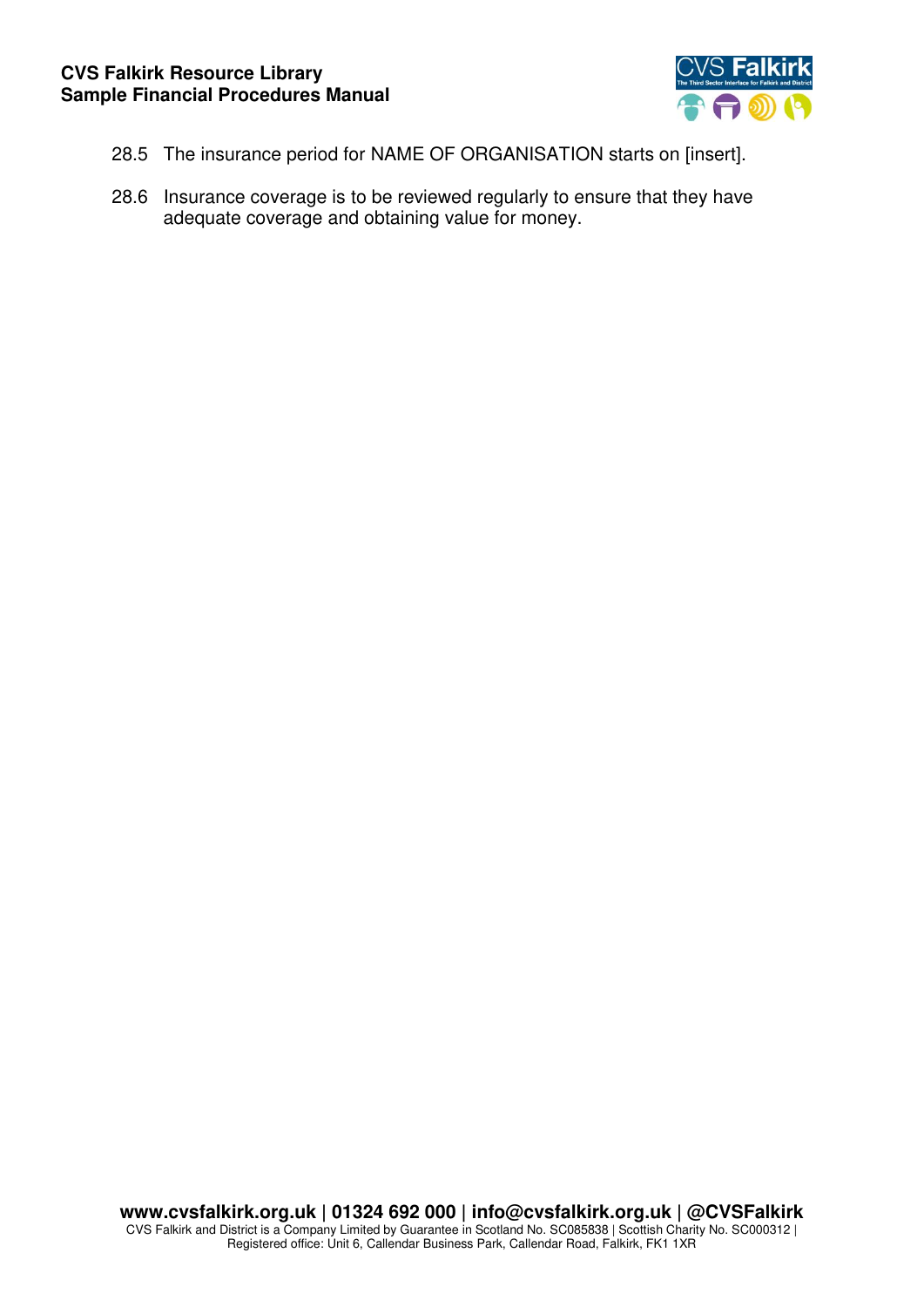

## **APPENDIX 1**

## **INVOICE PROCESSING**

- 1. Invoice matched to purchase order (if raised).
- 2. Expense codes allocated by Budget Holders.
- 3. Finance Officer checks authorisation is in order
- 4. Finance Officer prepares cheque for signing or processes on line payments and inputs invoices into accounting system.
- 5. Mark invoice with date input into the system.
- 6. Filed in alphabetical order as follows:
	- a. Third party invoices in invoice folder.
	- b. Personal expenses in expenses folder.
	- c. Credit card in credit card folder.

Payment runs are to be fortnightly.

#### **Purchase Ledger**

Normal terms are 30 days from invoice date with the exception of staff expenses and self employed consultants.

- 1. Attach invoices / expenses due for payment.
- 2. Authorised signatory to sign the prepared cheques
- 3. Print out remittance advices.
- 4. Check that payments have correctly updated the accounting system
- 5. File voucher in appropriate file.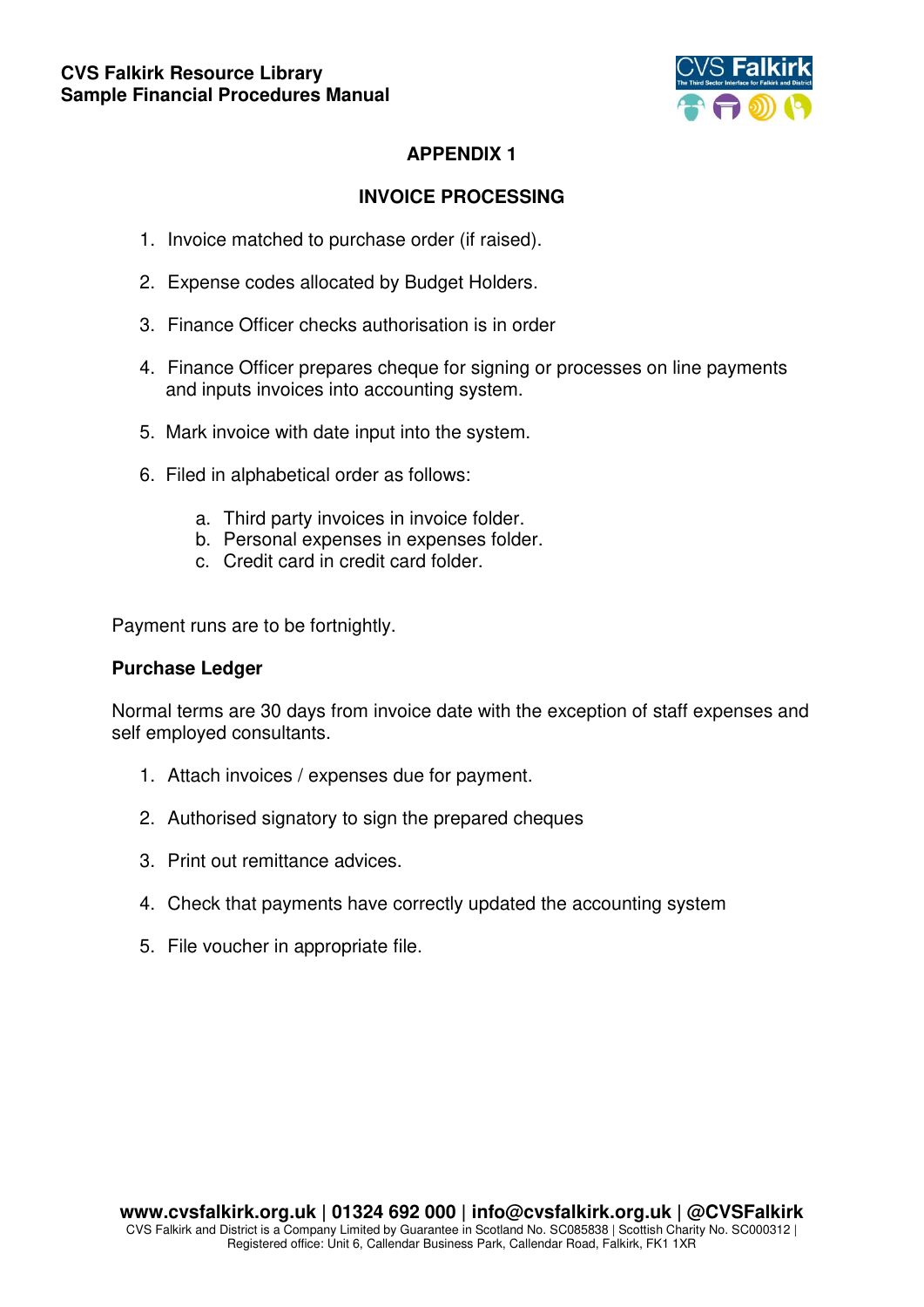

## **APPENDIX 2**

## **TRAVEL AND SUBSISTENCE**

### **Introduction**

1.1 The principle governing the rules on travel and subsistence is that staff should be reimbursed for necessary extra expenses while on official business. In all cases expenses claimed must be justifiable. Spending is to be modest at all times.

1.2 Official travel means travel for the purpose of official business and not travel between home and your place of work.

### **2. General Principles**

2.1 Travel and Subsistence should be claimed on a monthly basis using the claim form within 10 days of the end of the month incurred. Claims submitted after this date may be not be approved and will result in delays in payment.

2.2 If travel is considered essential, meetings should be organised so that wherever possible multiple meetings are arranged for that period. Travel should be planned as early as possible to take advantage of any advance booking discounts wherever possible.

2.3 Where it has not been possible or practicable to book travel or accommodation in advance, the receipted cost of the ticket will be reimbursed to the staff member through an expense claim. Expenses must be receipted wherever possible.

2.4 It is the employee's responsibility to notify the relevant person of any hotel / travel reservations that need to be changed or cancelled and that they do so in a timely manner. NAME OF ORGANISATION may require the employee to reimburse any charges that could have been avoided if the reservation had been cancelled in a more timely manner. NAME OF ORGANISATION may recover any excess cancellation costs.

2.5 Expenses will normally be reimbursed through the Bill Payment system.

## **3. Expense Authorisation**

All expenses need to be approved and signed by the appropriate budget holder before they can be paid.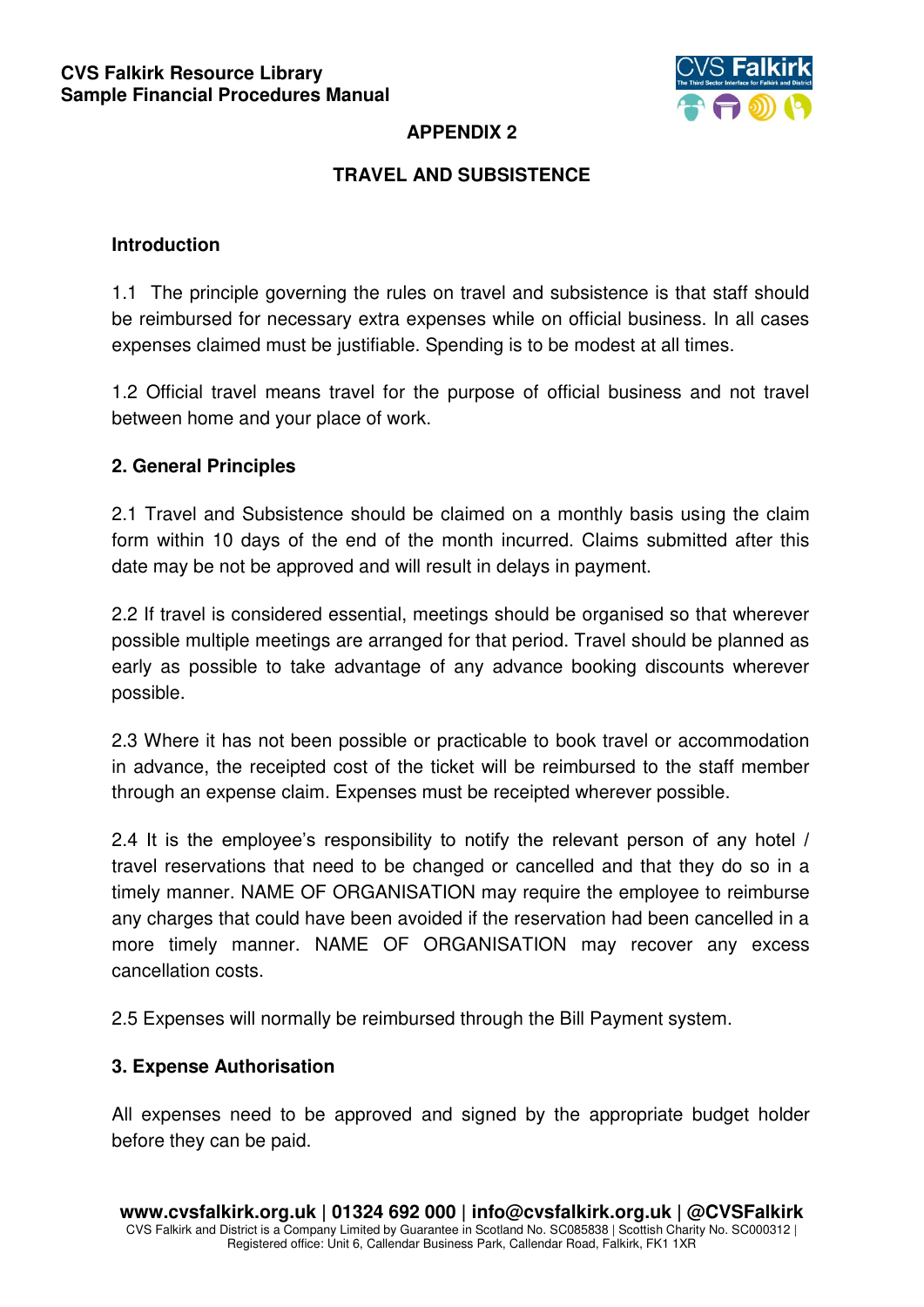

## **All amounts noted below are inclusive of VAT.**

## **4. Travel and subsistence policy**

Travel should be by public transport wherever practicable.

## **4.1 Receipts**

It is Company policy for the expense claims to be supported by receipts wherever possible. Exceptions being:

- Claiming lump sum allowances
- Where receipts cannot be produced e.g. bus and underground fares, on street parking etc then an explanation of the expenditure is required.

## **4.2 Taxis and Parking**

As a guide, taxis should only be used where public transport is not operational or where taking public transport would be unduly difficult or unsafe for example where the venue is in a remote location or when there are time constraints between appointments.

Parking will be reimbursed but where possible a receipt is required. Most machines will issue a receipt but be mindful of requesting one at the time of payment usually by pressing a separate button.

## **4.3 Daily meal allowance**

A daily allowance of up to [insert] per day can be claimed for employees and volunteers who are working out of their normal place of work for between [insert] hours. This is to cover light refreshments. Where an employee or volunteer has worked more than 10 hours an evening meal allowance of up to [insert] can be claimed. Claims will need to be backed by receipts. Amounts greater than these will also need a receipt and will only be authorised in exceptional circumstances.

# **4.4 Travel by Private Motor Vehicle**

The use of a private motor vehicle must be approved by the authorised signatory if it is deemed that:

- a. This expenditure would either be less than using public transport or
- b. That the use of public transport is impracticable